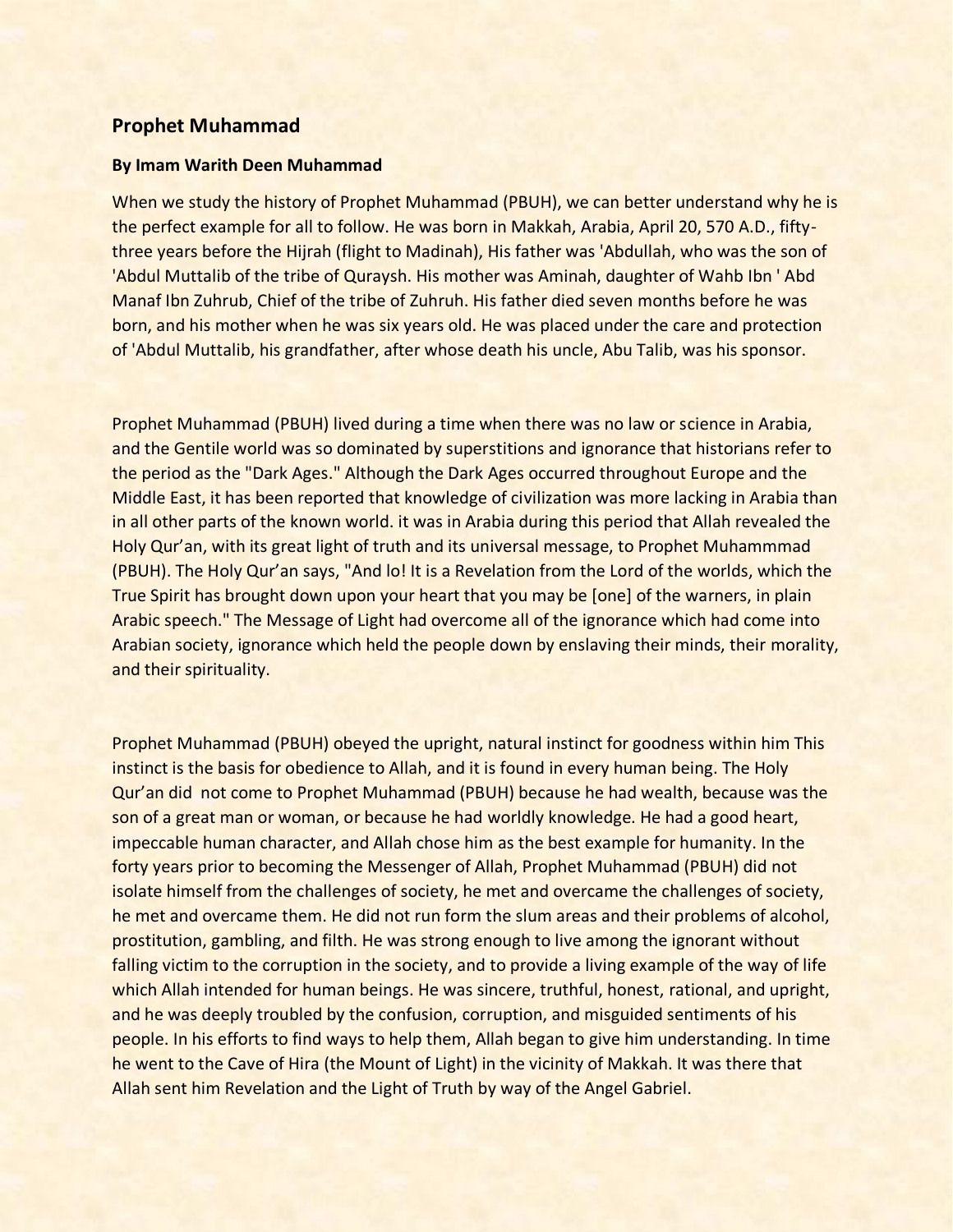Prophet Muhammad (PBUH) was born a free native of Makkah, but because he refused to bow to the tribal gods, and because he guided the people to Allah and to one humanity, he was harassed and persecuted by the ruling clan, the Quraysh. When they began to plan his assassination, Allah guided him to flee to Madinah, where the inhabitants had invited his leadership and the religion of Al-Islam.

When Prophet Muhammad (PBUH) began his mission, he did not have many followers. However, after a few years, he was able to march back into Makkah with ten thousand stronghearted Muslims. They were from many different nations and tribes, and they included Suhayb, the Romans; Salman, the Persian; Bilal, an Abyssianian, born in Makkah; and Usamah ibn Harithah, from the tribe of Kalb. Prophet Muhammad's (PBUH) return brought an end to Makkah's tribal wars. He demonstrated the Mercy of Allah by declaring there would be no further bloodshed, Instead if revenge, he gave amnesty; instead of exile, he allowed former enemies who would accept Al-Islam to participate in his administration To families who had suffered and still wanted revenge, he taught in essence, "You must bury your differences and learn to live in peace with each other."

Prophet Muhammad (PBUH) was a flesh-and-blood human being. He was not an angel or an unnatural spirit. He had a father and a mother. He has children. He had problems. He commanded an army and fought as a warrior. He was a conqueror, a judge , a ruler and lawgiver. He operated businesses. He mended his own clothing, repaired his shoes, and milked his goats. he was humble and affectionate toward his family, and he lived among his friends as a sincere companion and devoted brother. he paid equal regard to the poor and to the rich, and he graciously accepted the invitations of those who asked him into their homes. He visited the sick and paid respects to the deceased.

All of Prophet Muhammad's (PBUH) actions and movements were characterized by the utmost simplicity and humility. When he walked, people would walk in front of him and behind him. When seated among his followers, who loved him more dearly than their lives, he would not occupy a special seat in order to make himself conspicuous. Prophet Muhammad (PBUH) had much wealth at his disposal. However, he never lost his compassion for the common man. During his lifetime, the poorest and wealthiest of men found company with him. He lived humbly and exercised perfect disciple. People could not say, "You are rich Muhammad, and we are poor." He uses his wealth to raise the living standards for Muslims and non-Muslims who respected the laws of Al-Islam. Prophet Muhammad (PBUH) placed such high value on education that he freed unbelievers captured in battle on the condition that they each taught ten Muslims to read and write. He made the way to knowledge easy for the common people, and he made the way to economic sustenance accessible to the poor.

One morning some of the Prophet Muhammad's (PBUH) companions noticed that when he awoke, the imprint of the burlap [material] mattress frame he had slept on was showing on his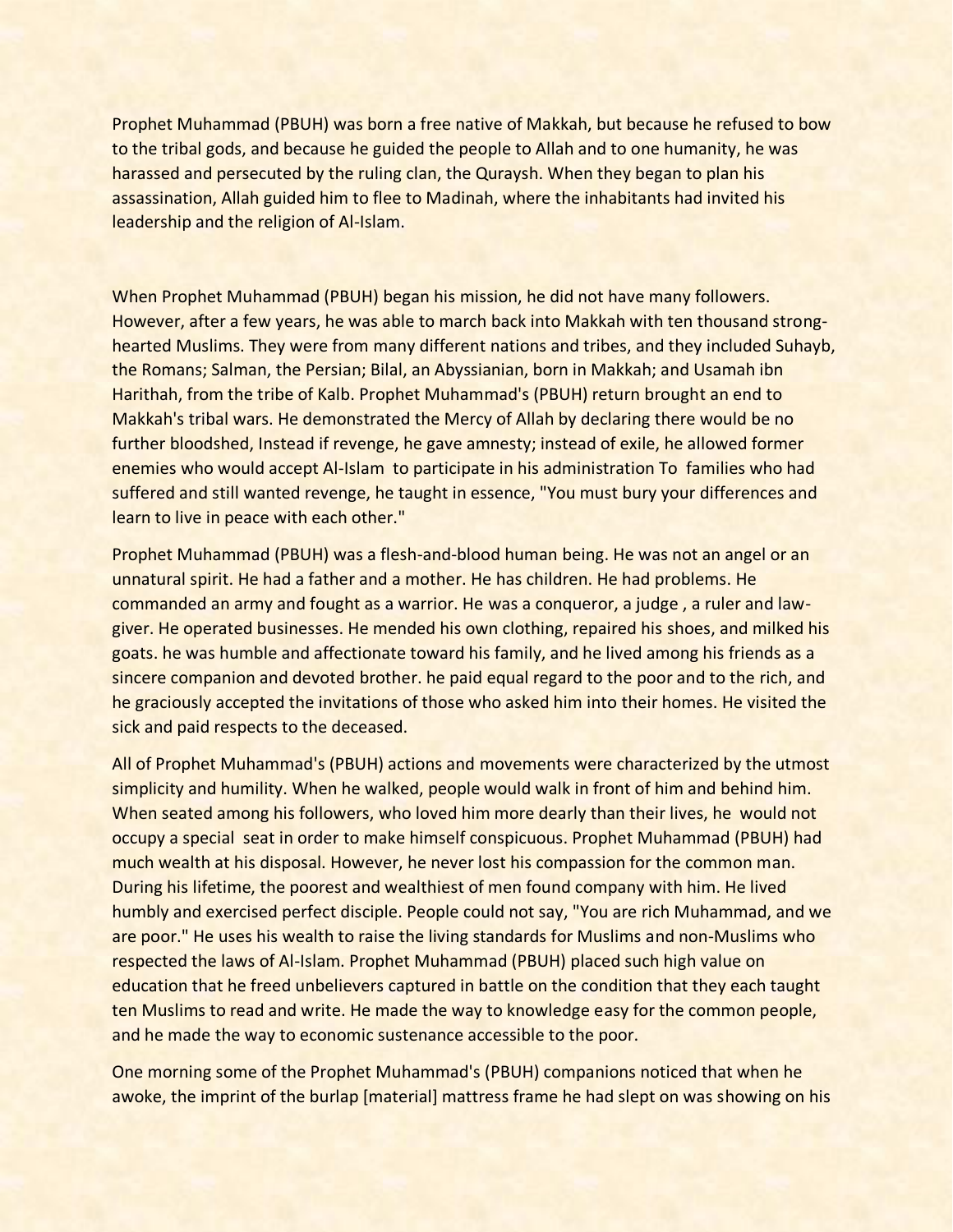flesh. They felt sorry for him and asked him to allow them to get something more comfortable for him to lie on. Prophet Muhammad (PBUH) told them that he was, in respect to world, but a traveler. This was not his end in aspirations. This was not his final place. This was not where all his hopes lay. There was something beyond this that he was striving for. But he stopped under a tree of temporary [material] comfort and enjoyed its shade [appetite-soothing provisions].

Material comforts gives us protection from poverty and material inconveniences, just as the shade tree gives us comfort from the heat of the sun. Prophet Muhammad (PBUH) likened himself to a traveler who just stopped under this tree for a while. He wanted to go beyond this life, so he did not want to overindulge and become too satisfied with the material comforts of this world. He refused to accept more because they would only enlarge his appetite, and de did not want that. He was saving the biggest part of his appetite for what lies beyond this existence.

It would not have been a sin for Prophet Muhammad (PBUH) to accept a cushion to lie on, but he wanted to establish an example for leaders then and now. His messages was that leaders are directly under the weight of Allah's Commandment, and should therefore be examples for all the people. How can a leader be an example if he takes more for himself than most of his followers or other members of his society ask for themselves? Leaders have to lead by example. If we, as leaders, ask any man to sleep on the floor, we should be prepared to sleep on the floor ourselves. Al-Islam demands that our leadership set practical examples for us to follow, and that each believer should strive to achieve the full development of his latent virtu res in the manner demonstrated by Prophet Muhammad (PBUH). The material standard of living for the average person is much higher today than it was during his lifetime, but the same rules still apply.

Prophet Muhammad (PBUH) assisted the old and the young. He swept the floors for his wife. He was always concerned with the plight of the poor, as well as with the moral and spiritual development of the entire community. Once Prophet Muhammad (PBUH) had six dirhams (a form of currency) left after he had distributed the money collected for charity. He forgot about them, and that night he awakened and was unable to go back to sleep. He asked his wife, Aisha, "What is the matter with me? I awakened this night and have not [since] slept." Aishah told him, "There are six dirhams remaining with you from the charity." He told her to bring them to him, and when she did, he sent them to be given to the poor. Then he slept until he snored. Though Prophet Muhammad (PBUH) sometimes worldly matters, Allah blessed him to never forget the Holy Qur'an. Others had to constantly recite the Holy /Qur'an to remember it, but this was not the case with Prophet Muhammad (PBUH).

The society that Prophet Muhammad (PBUH) was born into was a backward and ignorant one. There was little or no respect for justice , and most Arab men were proud, arrogant, boastful, and bullish. If they could not conquer others with their wealth or superstitions, they would try to control or kill them with their gangs. But Prophet Muhammad (PBUH) did not fall victim to the corruption within Arab society because Allah sent him with Revelation to correct its